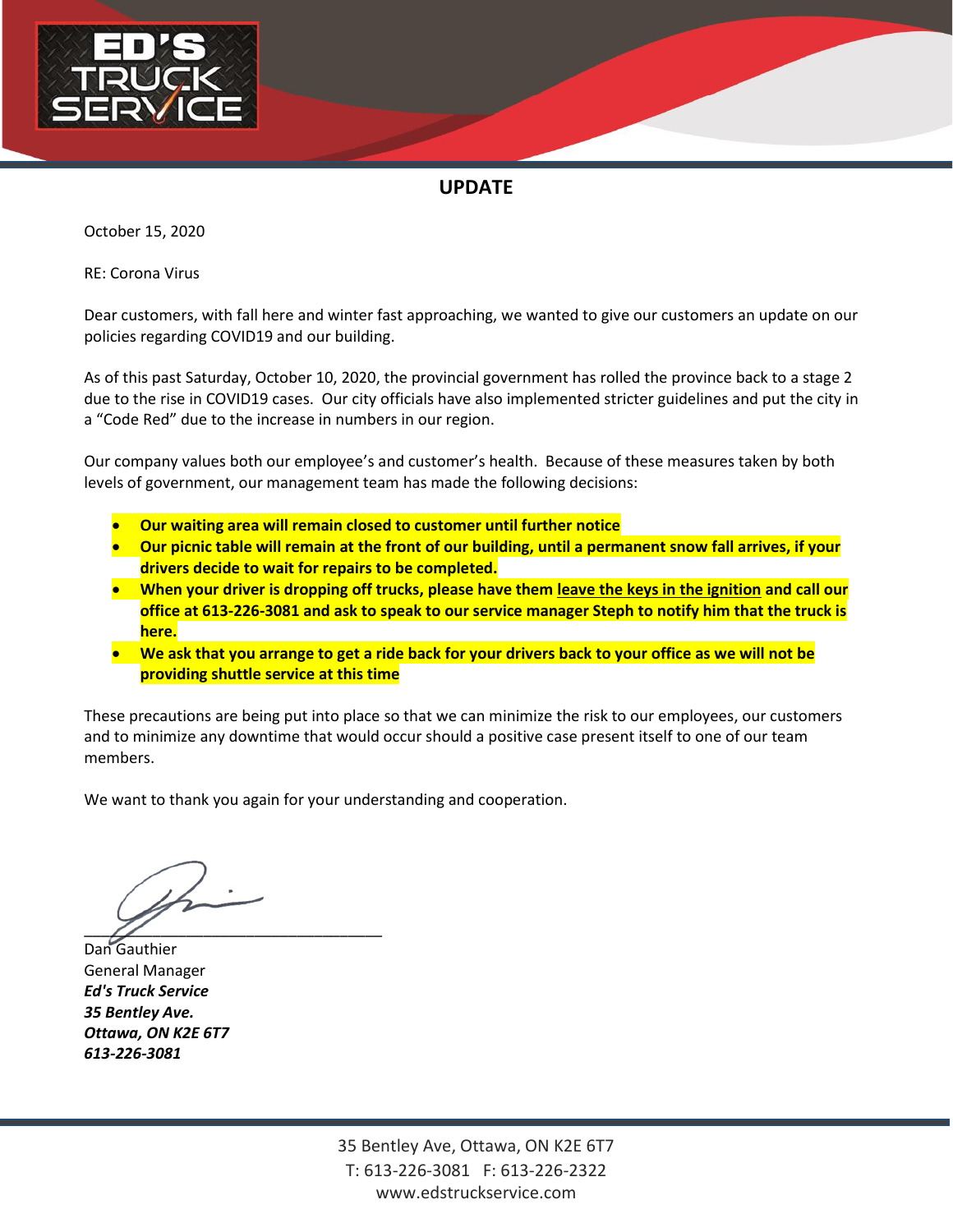

July 31, 2020

RE: Ed's Truck Service staff update on Ontario Phase 3

To our valued customers / vendors,

With the province moving on into Phase 3 two weeks ago, our employee's health and safety remains a high priority. The following procedures will continue to be enforced for all customers / vendors to stay in compliance with Ontario and Ottawa's recommendations:

- Upon arrival call to speak to the Service Manager
- Leave keys in vehicle
- No customer entry in the front office or service bays
- All deliveries to be left on the table in the main office.
- Customers choosing to wait for their vehicle will be able to wait at the picnic table up front.

Effective immediately, the following will be added to all customers / vendors who need to access our building, as well as for all our employees that need to deal with our customers outside.

- Any employee that must go outside to help a customer / vendor (whether in our yard or on a service call) **MUST** be wearing a mask
- Gate to the yard is always to remain closed (does not have to be locked)
- Any customer / vendor that will need to gain access to our building (or anywhere beyond the gates) will have to check in at our front office first to answer some COVID related questions, have their temperature checked and provide us with their contact information for COVID tracking purposes.
- Anyone answering "yes" to the COVID questions or have a temperature above 38°C will not be granted access to our property
- Any customer / vendor who will be granted access **MUST** always wear a mask while on our property that covers their mouth and nose.

We continue to monitor this situation and adjust as necessary as we move forward.

If you have any questions or concerns, please feel free to contact us or visit our website at [www.edstruckservice.com](http://www.edstruckservice.com/)

 $\overline{\mathscr{L}}$ 

Dan Geuthier General Manager *Ed's Truck Service 35 Bentley Ave. Ottawa, ON K2E 6T7 613-226-3081*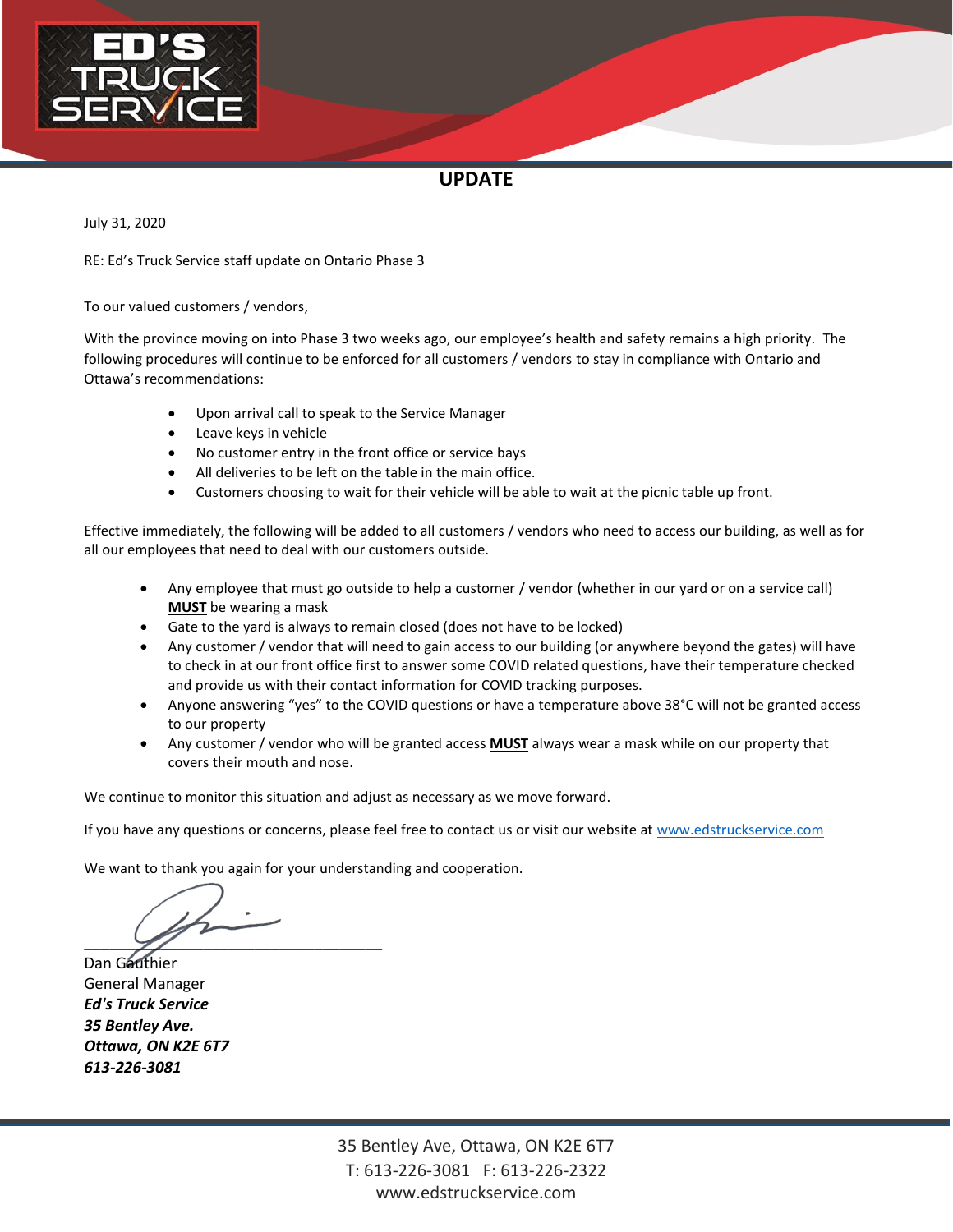

June 16, 2020

RE: Ed's Truck Service update on Ontario Phase 2

Dear customers and vendors

The world is grappling with an issue of enormous scale and human impact, and our hearts go out to all who have been affected by the outbreak of Coronavirus (COVID-19). As we continue to navigate the changing tides posed by this pandemic, the safety of our employees and our customers will remain our top priority.

As our government has moved forward with stage 2 in lifting more restrictions, we at Ed's will continue with most of the policies we instituted since the beginning of this pandemic.

- Upon arrival call to speak to the Service Manager
- Leave keys in vehicle
- No customer entry in the front office or service bays
- All deliveries to be left on the table in the main office.
- An additional waiting area will be provided outside (picnic tables) by the week of June 22, 2020

We will continue to monitor this situation and adjust as necessary as we move forward.

At this time, we would also like to thank all front line workers who have kept us all going.

If you have any questions or concerns, please feel free to contact us or visit our website at [www.edstruckservice.com](http://www.edstruckservice.com/)

 $\overline{\mathscr{L}}$ 

Dan Gauthier General Manager *Ed's Truck Service 35 Bentley Ave. Ottawa, ON K2E 6T7 613-226-3081*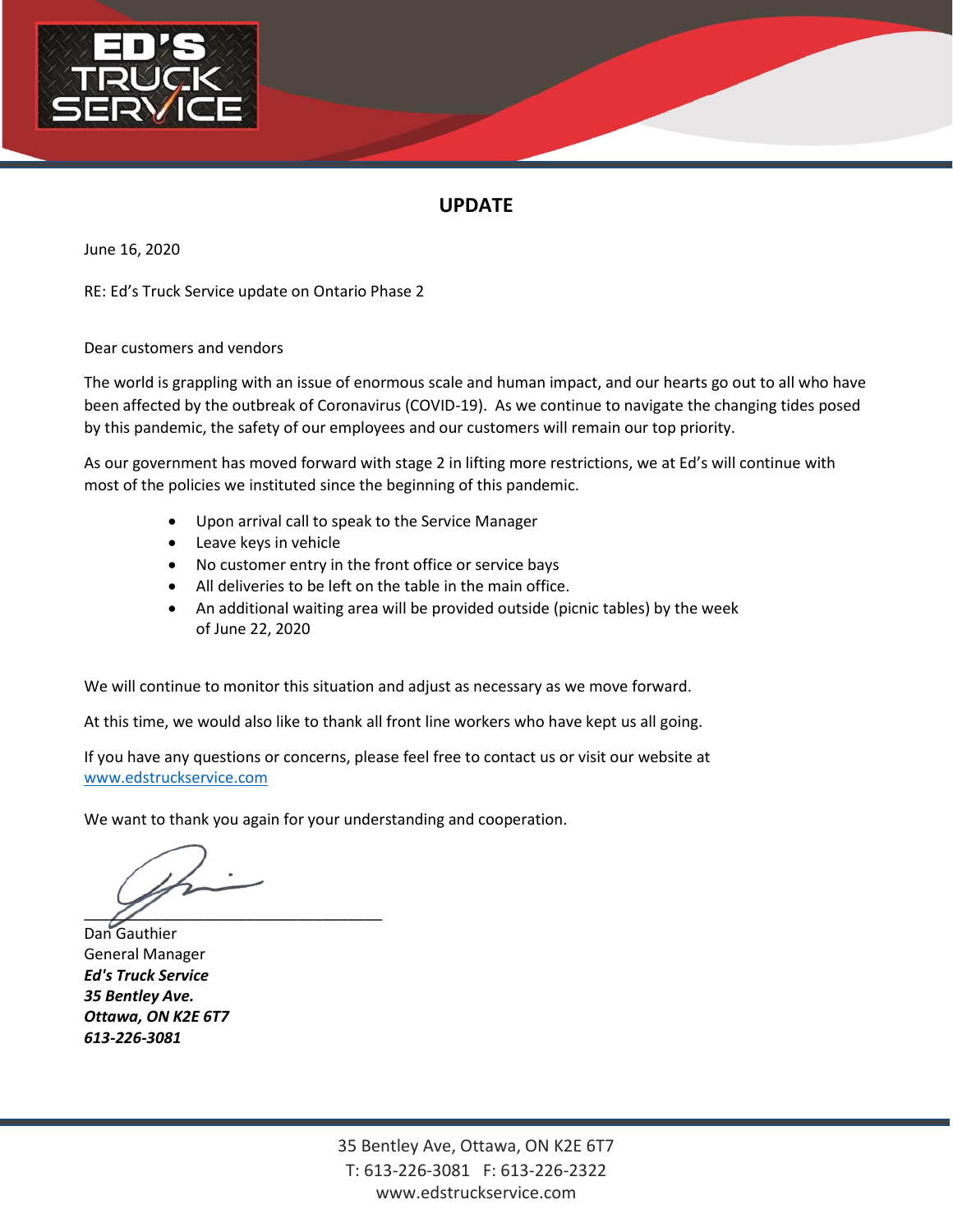

April 7, 2020

RE: Easter weekend & Business Hours

Dear customers and vendors,

These last 4 weeks have been some very different times we're living in and our daily lives have been changing almost every day.

We would first like to notify every one of our Easter weekend hours:

| Thursday April 9, 2020  | 8am to 5pm |  |
|-------------------------|------------|--|
| Friday April 10, 2020   | closed     |  |
| Saturday April 11, 2020 | closed     |  |
| Sunday April 12, 2020   | closed     |  |
| Monday April 13, 2020   | closed     |  |
| Tuesday April 14, 2020  | 8am to 8pm |  |
|                         |            |  |

We would also like to notify all our customers that until further notice, our business hours will be as follows:

| Monday            | 8am to 8pm |
|-------------------|------------|
| Tuesday           | 8am to 8pm |
| Wednesday         | 8am to 8pm |
| Thursday          | 8am to 8pm |
| Friday            | 8am to 5pm |
| Saturday & Sunday | closed     |

If you have any questions or concerns, please feel free to contact us or visit our website at [www.edstruckservice.com](http://www.edstruckservice.com/)

We want to thank you again for your understanding and cooperation.

 $\overline{\mathscr{L}}$ 

Dan Gauthier General Manager *Ed's Truck Service 35 Bentley Ave. Ottawa, ON K2E 6T7 613-226-3081*

> 35 Bentley Ave, Ottawa, ON K2E 6T7 T: 613-226-3081 F: 613-226-2322 www.edstruckservice.com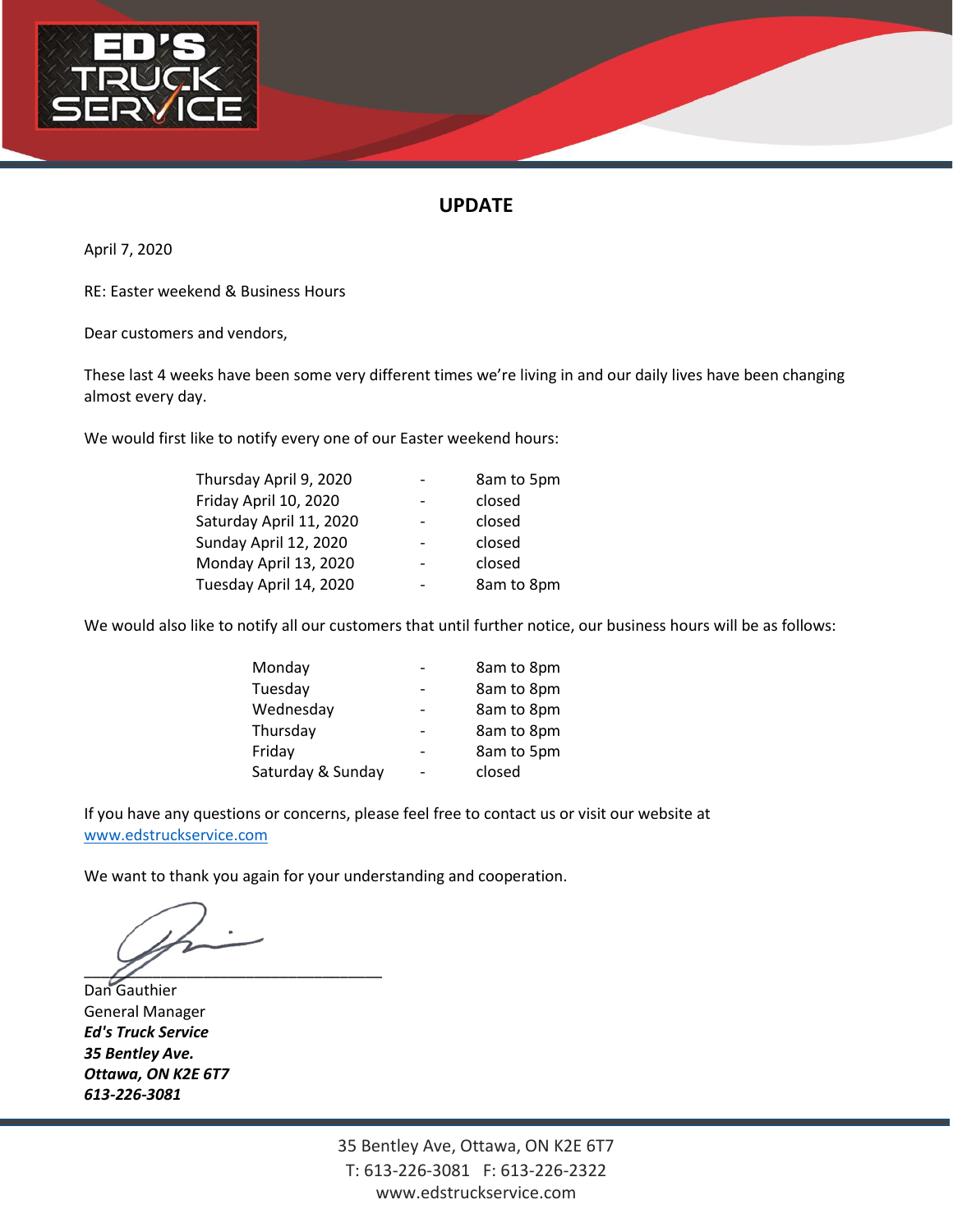

March 24, 2020

RE: Corona Virus

Dear customers and vendors, we understand there is lots happening these days with daily updates from our provincial and federal governments. Yesterday, the premier of Ontario announced that all non-essential services must shut down as of midnight tonight. In his statement, the premier stated that essential services including manufacturers and supply chain providers will remain open.

Ed's Truck Service will continue to operate with our regular winter business hours. During this time, please be advised that the following precautions will be taken to help protect our customers, our employees and your employees:

- Customers will no longer have access to our customer waiting area and will not be able to wait inside while we work on their units.
- Any drivers dropping off trucks for repairs will have to get a ride back to their office from their company as we will not be providing shuttle service for the time being.
- Vendors will not have access to the shop to place orders. Vendors are to call during office hours (8am to 5pm) and orders will be placed by phone or online when possible
- Delivery drivers will have to leave all orders at designated area by our front door. Delivery driver will be able to print name of our employee accepting the delivery. For larger items or large quantity orders that require a forklift, delivery driver will be given directions on procedures, when they arrive, by front office staff.

These are difficult times and not how we hoped to do business, however we are trying to do our part and follow all governments and health agencies recommendations. Please note that if there are any changes in the coming weeks, we will do our best to communicate them with you by email as well as through our website.

 $\overline{\mathscr{L}}$ 

Dan Gauthier General Manager *Ed's Truck Service 35 Bentley Ave. Ottawa, ON K2E 6T7 613-226-3081*